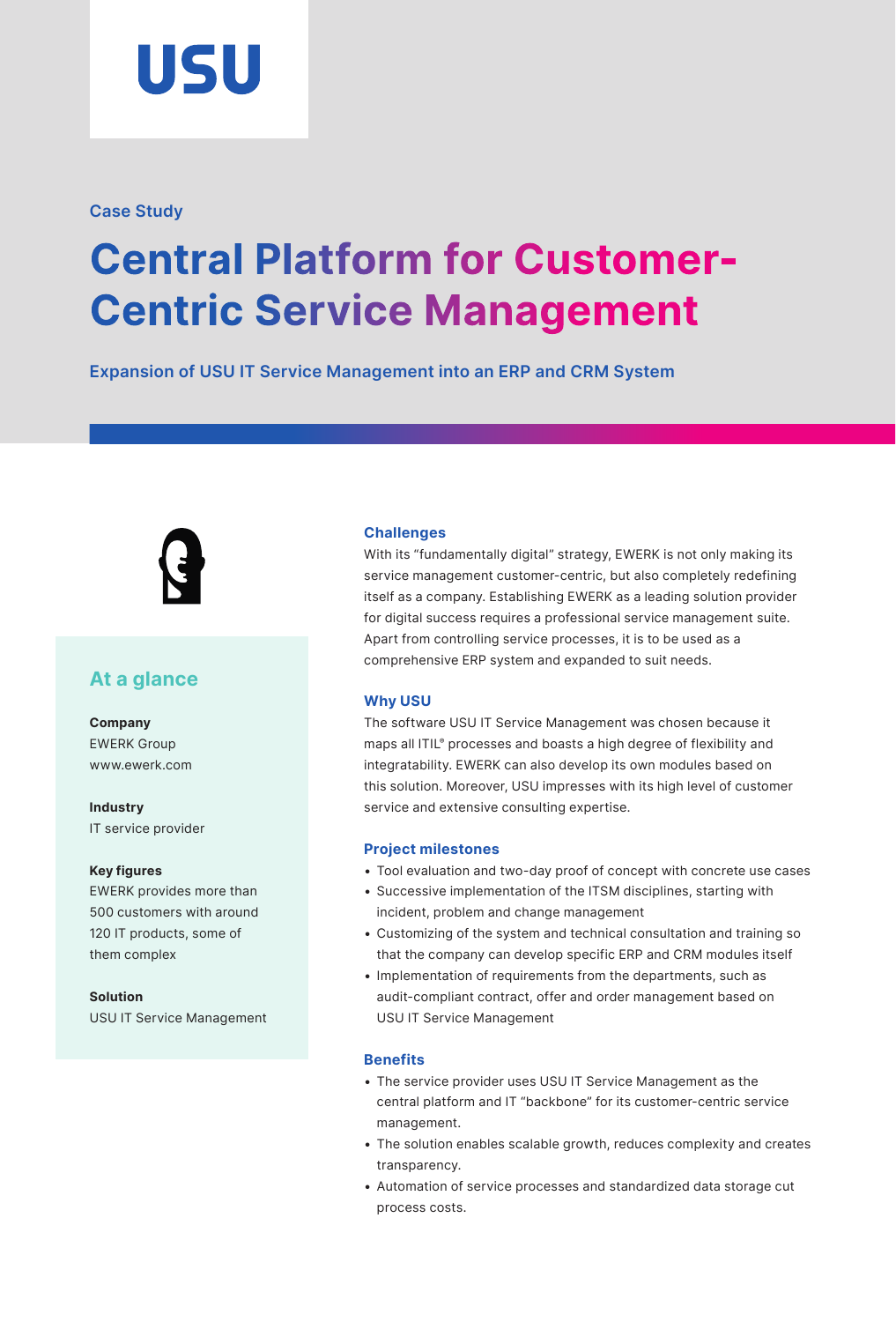

EWERK is a full-service provider that has 200 employees and guides, accompanies and supports around 500 enterprises throughout Europe on their path to digital transformation. The company, which was founded in 1995, gears itself and its IT and enterprise services rigorously to the individual needs of its customers' organizations. The company has used USU's technology and expertise to achieve its digital vision and grow further since 2016.

**USU IT Service Management is a core element of our customer-centric growth strategy, since we need a professional, flexible, reactive and integrative platform to achieve it. We can shape USU IT Service Management ourselves to suit our own needs and expand it with in-house developments.**

Hendrik Schubert, Managing Partner EWERK Group

#### **Central platform that drives growth**

Reconciling the conflicting goals of time, cost and quality: In order to achieve that better as a service provider, the EWERK Group evaluated the market for service management software in 2016. It wanted a central platform that not only maps all IT service management disciplines in compliance with ITIL®, but also permits customized expansion. This central system was intended to replace the fragmented software landscape that had evolved over the years and form the IT basis for EWERK's digital transformation and further growth. The software USU IT Service Management was chosen after a two-

day proof of concept, in which the tool demonstrated its ability to successfully implement concrete use cases. Crucial factors in the decision were not only its functionality, but also integratability and customizing options.

# **USU IT Service Management as an xRM system for customer-centric services**

The processes of incident, problem and change management were swiftly implemented in the first stage of the project. Further ITSM disciplines followed successively. However, an especially important aspect was to systematically engineer all customer relationship processes so that services can be provided optimally and the value streams represented. To achieve that, EWERK uses the xRM method for modeling business processes, with a focus on the customer. The goal in that is to pool the various sets of data on projects, contracts, products, etc., and then map all the dimensions in an integrated system and control them dynamically. It soon became clear that conventional ERP systems, such as SAP, were out of the question due to their lack of flexibility and agility. They also did not offer a connection to the portfolio of products and service instances. Consequently, an EWERK team itself developed a CRM solution based on USU IT Service Management in the space of a few weeks following intensive coaching by USU.